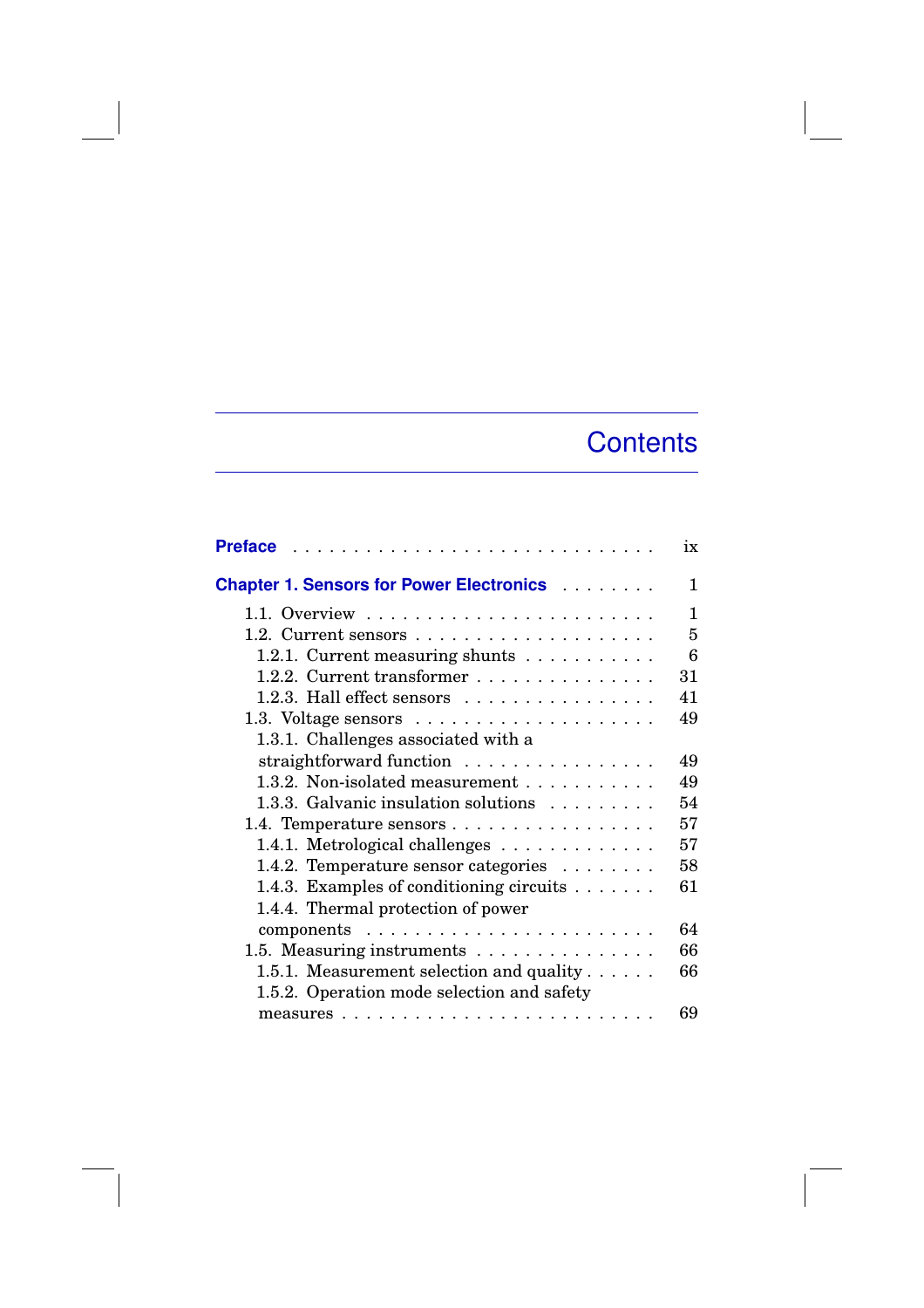| vi - | Power Electronics Applied to Industrial Systems and Transports 5 |  |  |  |  |
|------|------------------------------------------------------------------|--|--|--|--|
|------|------------------------------------------------------------------|--|--|--|--|

| <b>Chapter 2. Protections for Electronic Systems Albume</b> | 75  |
|-------------------------------------------------------------|-----|
| 2.1. Introduction and definitions                           | 75  |
| 2.1.1. Overview of malfunctions                             | 75  |
| 2.1.2. Protections and standards                            | 77  |
| 2.1.3. Phenomena duration                                   | 80  |
| 2.2. Protection against overcurrents                        | 95  |
| 2.2.1. Limiting inrush current                              | 95  |
|                                                             | 103 |
|                                                             | 108 |
| 2.2.4. Semi-conductor protections                           | 109 |
| 2.3. Protections against overvoltages                       | 110 |
| 2.3.1. Gas discharge tubes $\ldots \ldots \ldots \ldots$    | 111 |
|                                                             | 114 |
|                                                             | 116 |
| 2.3.4. Printed circuit boards                               | 117 |
| 2.4. Explosion-proof equipment                              | 119 |
| 2.4.1. ATEX certification                                   | 119 |
| 2.4.2. Protection index (IP) concept                        | 125 |
|                                                             |     |

## **Chapter 3. Storage Systems – Principles,**

| Technologies and Implementation                              | 129 |
|--------------------------------------------------------------|-----|
|                                                              | 129 |
| 3.2. From capacitors to supercapacitors $\dots \dots$        | 132 |
|                                                              | 132 |
| 3.2.2. Physics elements in conductivity                      | 141 |
| 3.2.3. A few remarks about aging $\dots \dots \dots$         | 149 |
|                                                              | 150 |
| 3.3. From non-rechargeable to                                |     |
|                                                              | 157 |
|                                                              | 157 |
|                                                              | 160 |
| 3.3.3. Power cell technologies $\ldots \ldots \ldots \ldots$ | 162 |
| 3.3.4. Cells from the viewpoint of the user                  | 166 |
| 3.3.5. History and principles of accumulators $\dots$        | 173 |
| 3.3.6. Comparing accumulator technologies                    | 175 |
|                                                              |     |